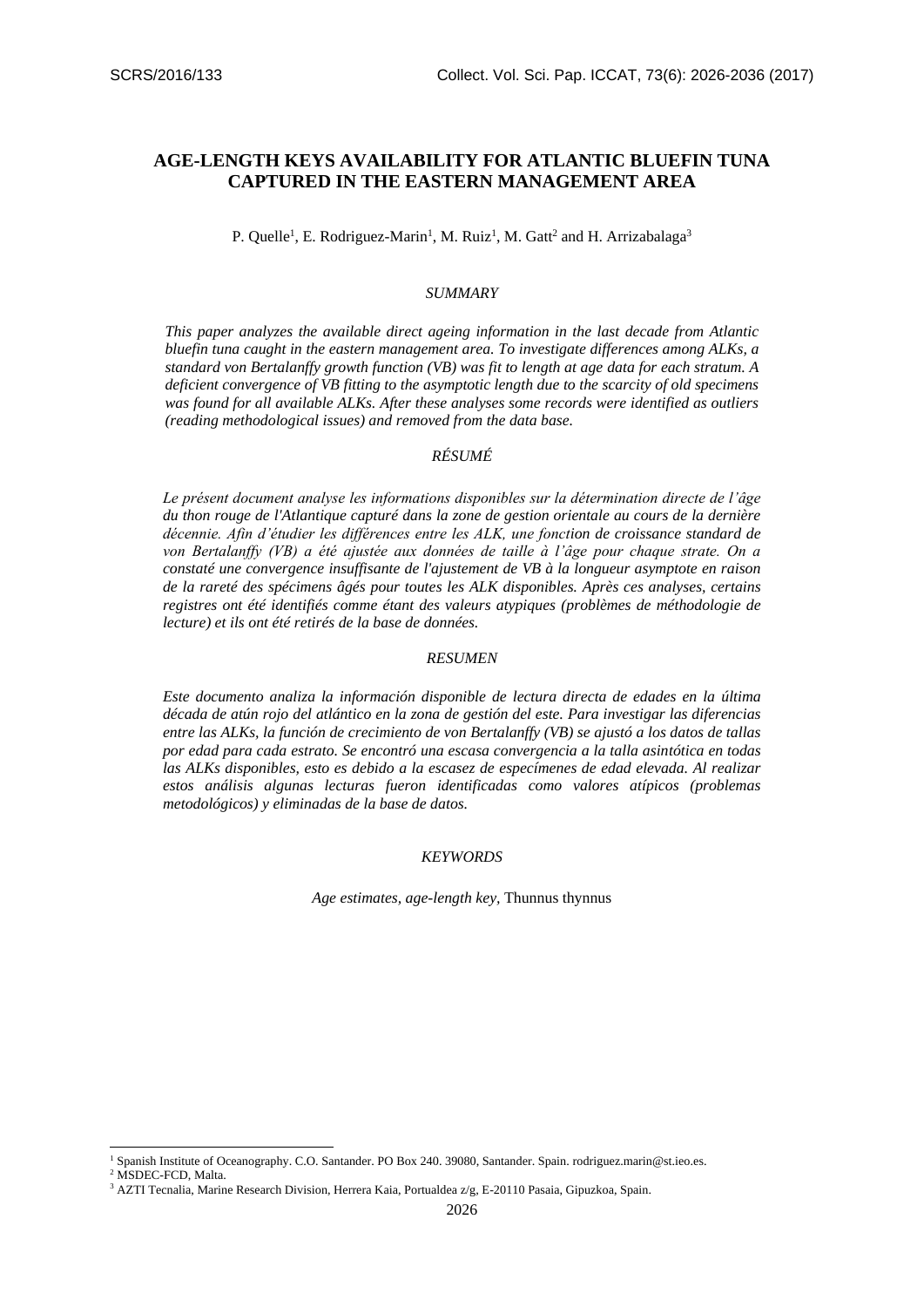### **1. Introduction**

The stocks assessments used to provide management advice for Atlantic bluefin tuna (*Thunnus thynnus*, ABFT) rely on age-structured population analysis. The method applied for transforming length structured data to age structured data is age slicing using a deterministic growth model (ICCAT, 2013). In recent years the "bluefin tuna Species Group" from the International Commission for the Conservation of Atlantic Tunas (ICCAT) is trying to move to an alternative approach to estimate age composition using age-length keys (ALKs) (ICCAT, 2014; 2015). Through contributions from the ICCAT research project for bluefin tuna (GBYP) and national research projects there has been a great progress in the standardization of the methodology of age interpretation from ABFT calcified structures (otoliths and spiny rays) addressing consistency between readings within and between laboratories (Rodriguez-Marin *et al.*, 2007; Secor *et al.*, 2014; Busawon *et al.*, 2015). Applying this background this paper analyzes the available direct ageing information in the last decade from ABFT caught in the eastern management area.

#### **2. Material and methods**

We have analyzed 3 sets of data comprising nearly 4000 readings from ABFT otoliths and fin spines. The first set of data comes from the IEO (*Instituto Español de Oceanografía*, Spain) with 47% of the records (otoliths and spines), the second one from GBYP (ICCAT) with 27% (otoliths and spines) and finally from MSDEC-FCD (Department of Fisheries and Aquaculture, Malta) with 26% (only spines). The IEO and GBYP readings come from calcified structures prepared and interpreted following the standardized methodology described in Busawon *et al.* (2015) for otoliths and Luque *et al.* (2014) for fin spines, final age was adjusted to account for the date of capture and the timing of bands formation throughout the year following Luque *et al.* (2014) for spines and ICCAT 2016 adopted criterion for otoliths (Rodriguez-Marin *et al.*, 2016). The Maltese aged spines do not fully follow the standardized age interpretation methodology since no edge type was recorded neither age was adjusted to account for the date of harvesting; therefore it was treated as a separated data set.

We merged ageing data with stock identification analysis from the "Biological Studies Project" (GBYP) for obtaining stock ALKs. We have considered four methods for stock assignation: Capture Location (CL), where all ABFT caught in the Mediterranean have been assigned to East origin, Stable Isotope analysis (SI), Genetic analysis (G), and otolith shape analysis (OS). The criterion for samples analyzed with multiple methods was as follows:  $CL > SI > G > OS$ . East stock identification percent values over 70% for SI, G or OS have been considered as East origin and lower than 30 % have been considered as West origin (Fraile *et al.*, 2014; Rooker *et al.*, 2014). In between, no stock identification was assigned.

Aged individuals ranged from 22 to 284 cm straight fork length (SFL) cm, with nearly 1600 samples coming from the north east Atlantic and 2400 from the Mediterranean (**Table 1**). Any of the years had adequate sampling coverage throughout the size range (at least 10 samples per 10 cm bin), except for 2011. In order to be sure to have a good representation of: first, the whole length range and, secondly, geographic location, month, etc., we decided to pool samples to construct several ALKs using the following strata:

- Catch location: "All East": data from specimens caught east of 45º W (including Mediterranean without Malta); "AtlNE": specimens caught east of 45° W excluding the ones caught in the Mediterranean; and "Med": specimens caught in the Mediterranean (excluding Maltese data).
- Stock identification: East. 1575 records were "identified" as East origin and 37 as West origin.
- Multi-year periods: 2005-2009 and 2010-2014. We also analyze the year 2011 alone.
- The combination of the previous strata.
- Maltese data set.

To investigate differences among ALKs, a standard von Bertalanffy growth function (von Bertalanffy, 1938) was fitted to length at age data for each stratum ALK:

$$
SFL_t = SFL_{\infty} (1 - e^{-k(t-t0)})
$$

where: SFLt = straight fork length at age class t (cm), SFL $\infty$  = predicted asymptotic straight fork length (cm), k  $=$  instantaneous growth coefficient (year-1), t  $=$  age (year), t0  $=$  point at which the von Bertalanffy curve intersects the x-axis (year).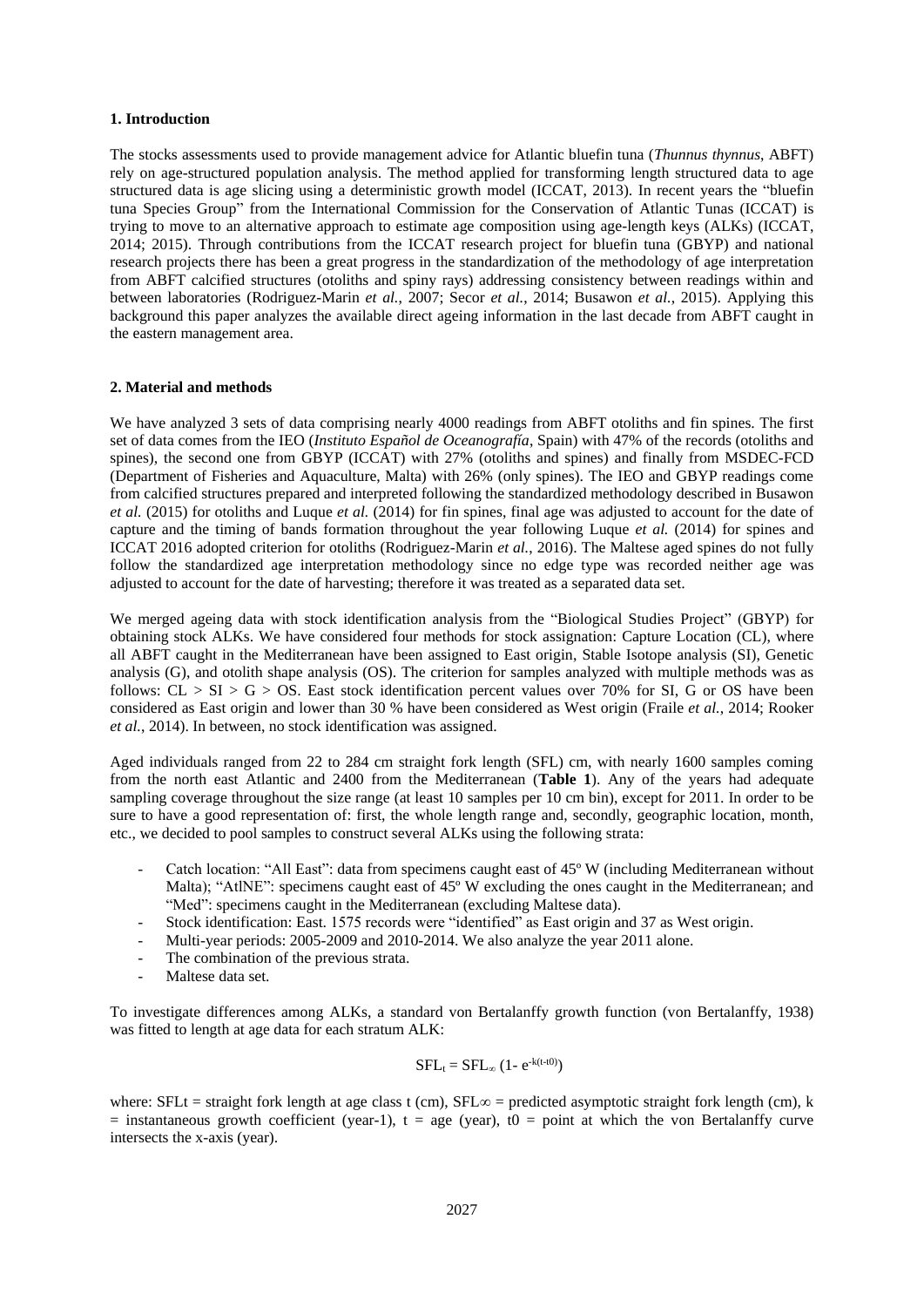von Bertalanffy (VB) parameters and their standard error were estimated using the FSA r-package (Ver. 0.6.24) (Ogle, 2016). Residuals from each VB fit were plotted to check for any unexpected patterns.

# **3. Results and Discussion**

von Bertalanffy growth curve parameters from the selected strata ALKs showed in general high values of the asymptotic length, and consequently low values of k, compared to the values of both parameters from previous studies (reviewed in Luque *et al.*, 2014) (**Table 2**). Asymptotic lengths tend to be higher for ALKs that only include ages up to 14 years old. These results from fitting observed length to age data illustrates the sensitivity of parameter estimation due to the lack of fish samples of specimens older than 14 years. The conventional VB growth model can produce unrealistic estimates of growth parameters, especially when there are few samples of very large fish (Pauly, 1979).

Despite the deficient convergence of VB fitting to the asymptotic length due to the scarcity of old specimens, the fit of well-sampled ages do not have this bias. Therefore VB fits by stratum-ALK for well represented ages were compared to search for differences among them (**Figure 1**) and the residual plots of some fits (**Figure 2**). VB growth curves fit to the several ALKs overlapped except for Maltese and IEO data from 2005 to 2009 for ages older than 9 years. After these analyses we have decided not using some records because of unreliability in the readings: Maltese records which show a systematic difference of one year in all ages compared with the rest of the ALKs (reading methodological issues) and IEO data from 2005 to 2009 for older specimens (lack of confidence in the assigned ages due to reading inexperience with old specimens).

Figures comparing ALKs also included the ICCAT currently adopted growth function for the East Atlantic and Mediterranean stock (Cort, 1991) (**Figure 1**). Overall, differences were found between the adopted growth curve for the East stock and present ALKs from age 6. These differences are more evident with Atlantic ALKs, where our results showed a greater curvature at the ages 7 to 11 than those from Cort (1991).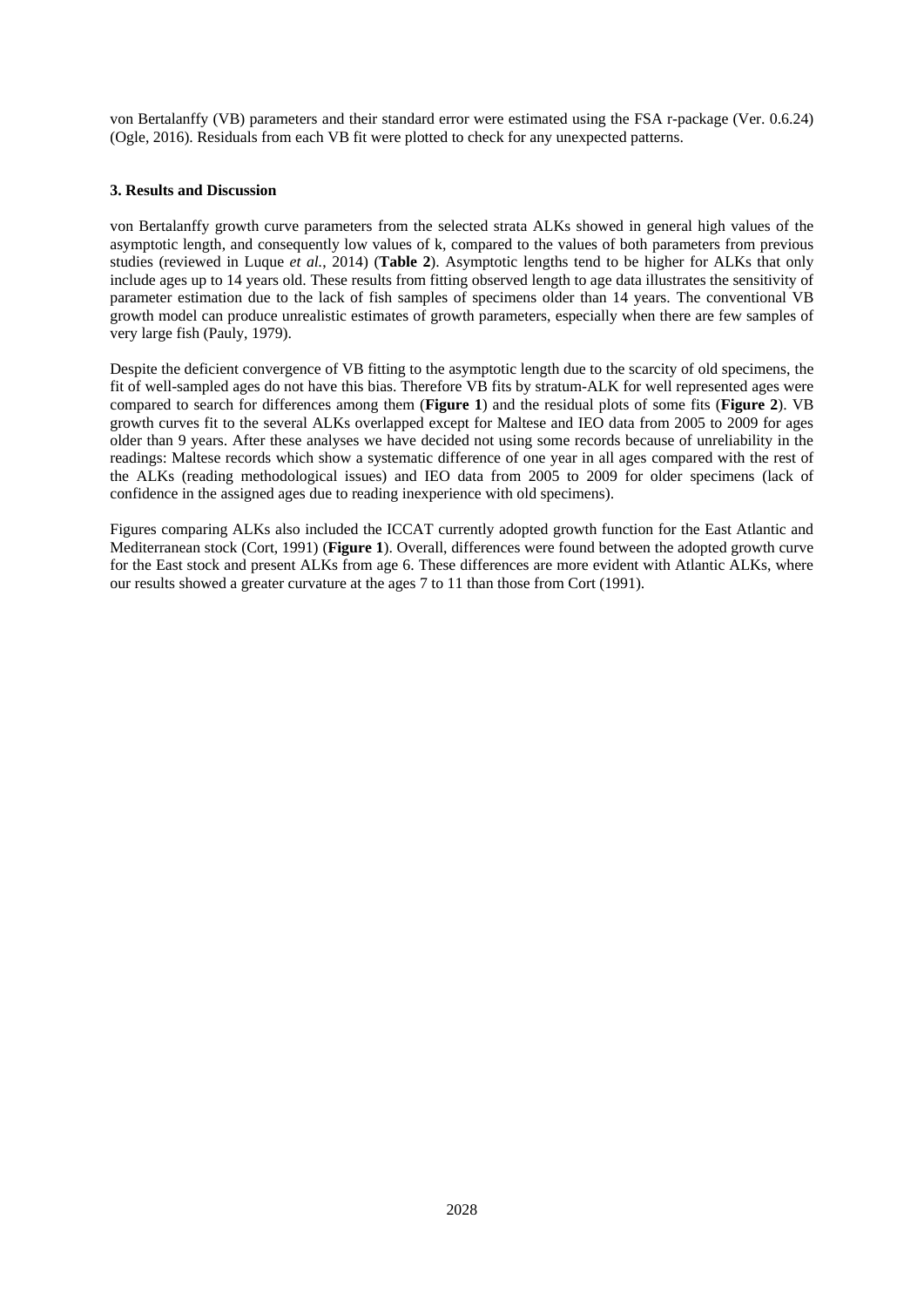#### **References**

- Busawon, D.S., Rodriguez-Marin, E., Luque, P.L., Allman, R., Gahagan, B., Golet, W., Koob, E., Siskey, M., Ruiz, M., Quelle, P. 2015. Evaluation of an Atlantic bluefin tuna otolith reference collection. Collect Vol Sci Pap ICCAT 71: 960-982
- Cort, J.L., 1991. Age and growth of bluefin tuna (*Thunnus thynnus* L.) of the Northwest Atlantic. Collect. Vol. Sci. Pap. ICCAT 35, 213–230.
- Fraile, I., Arrizabalaga, H., Rooker, J.R., 2014. Origin of Atlantic bluefin tuna (*Thunnus thynnus*) in the Bay of Biscay. ICES J Mar Sci. *doi:10.1093/icesjms/fsu156*
- ICCAT. 2013. Report of the 2012 Atlantic bluefin tuna Stock Assessment Session (Madrid, Spain September 4-11, 2012). Collect. Vol. Sci. Pap. ICCAT 69(1): 1–198.
- ICCAT. 2014. Report of the 2013 bluefin meeting on biological parameters review (Tenerife, Spain May 7-13, 2013). Collect. Vol. Sci. Pap. ICCAT 70(1): 1–159.
- ICCAT. 2016. Report of the 2015 ICCAT bluefin data preparatory meeting (Madrid, Spain March 2-6, 2015). Collect. Vol. Sci. Pap. ICCAT 72(5): 1233–1349.
- Luque, P.L., Rodriguez-Marin, E., Ruiz, M., Quelle, P., Landa, J., Macias, D., Ortiz de Urbina, J.M., 2014. Direct ageing of *Thunnus thynnus* from the east Atlantic and Western Mediterranean using dorsal fin spines. J. Fish. Biol. 84, 1876–1903.
- Ogle, D.H. 2016. Introductory Fisheries Analyses with R. Chapman & Hall/CRC, Boca Raton, Florida.
- Pauly, D., 1979. Gill Size and Temperature as Governing Factors in Fish Growth: A Generalization of von Bertalanffy's Growth Formula. Berichte aus dem Institutefür Meereskunde, University of Kiel, Germany, pp. 156 pp (PhD Thesis).
- Rodriguez-Marin, E., Clear, N., Cort, J.L., Megalofonou, P., Neilson, J.D., Neves dos Santos, M., Olafsdottir, D., Rodriguez-Cabello, C., Ruiz, M. and Valeiras, J. 2007. Report of the 2006 ICCAT Workshop for bluefin tuna direct ageing. Collect. Vol. Sci. Pap. ICCAT, 60(4): 1349-1392.
- Rodriguez-Marin, E., Quelle, P., Ruiz, M. and Luque, P.L. 2016. Standardized age Length key for east Atlantic and Mediterranean bluefin tuna based on otoliths readings. Collect. Vol. Sci. Pap. ICCAT, 72(6):1365-1375.
- Rooker, J. R., Arrizabalaga, H., Fraile, I., Secor, D. H., Dettman, D. L., Abid, N., Addis, P., *et al.* 2014. Crossing the line: migratory and homing behaviours of Atlantic bluefin tuna. Mar Ecol-Prog Ser, 504: 265–276.
- Secor, D.H., Allman, R., Busawon, D., Gahagan, B., Golet, W., Koob, E., Luque, P.L., Siskey, M. 2014. Standardization of otolith-based ageing protocols for Atlantic bluefin tuna. Collect. Vol. Sci. Pap ICCAT. 70: 357-363.

von Bertalanffy, L., 1938. A quantitative theory of organic growth. Hum. Biol. 10,181–213.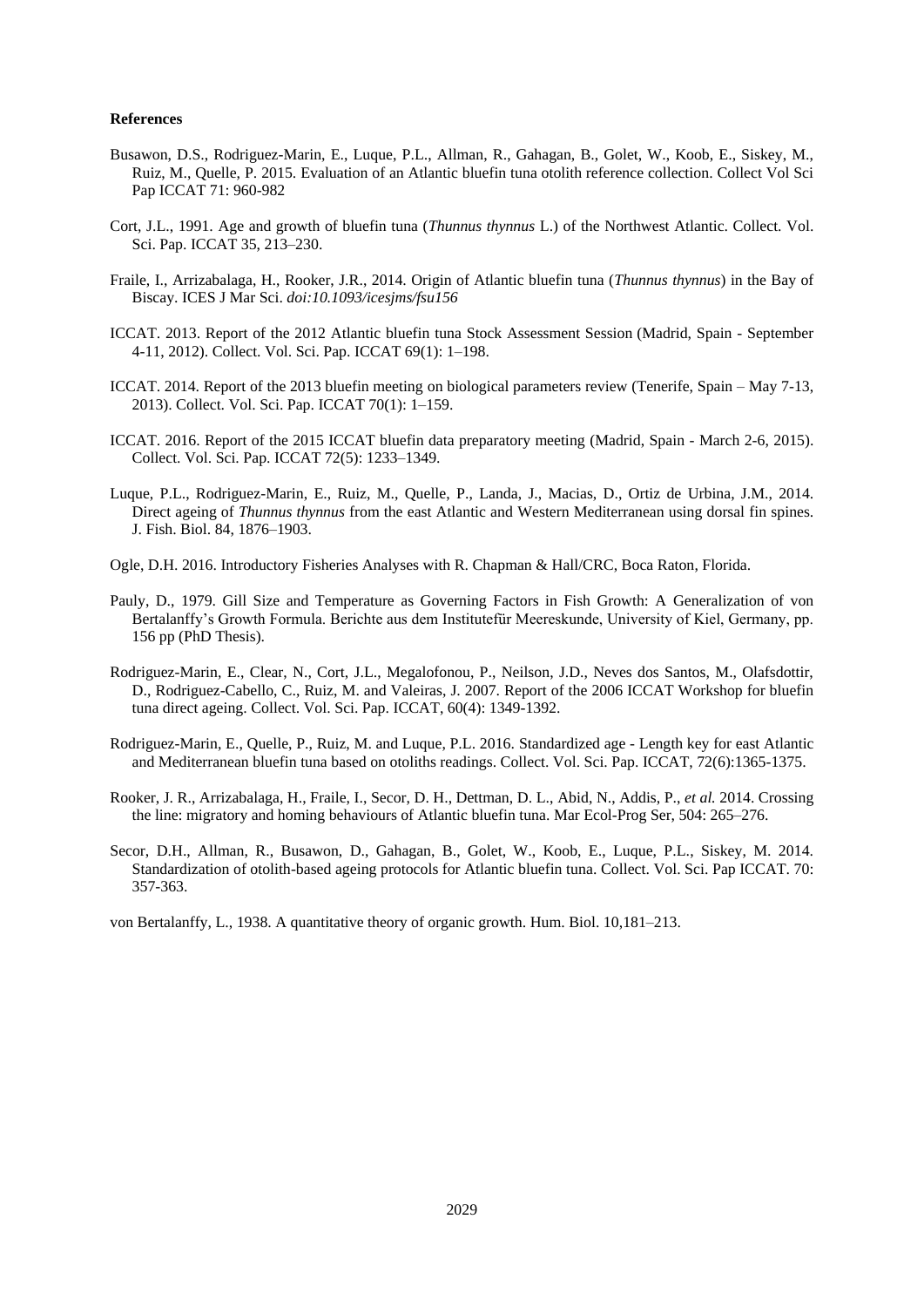| SFLcm/Year | 2005                        | 2006             | 2007                     | East Atlantic without the Mediterranean<br>2008 | 2009                        | 2010                        | 2011                        | 2012             | 2013                    | 2014             | Total          |
|------------|-----------------------------|------------------|--------------------------|-------------------------------------------------|-----------------------------|-----------------------------|-----------------------------|------------------|-------------------------|------------------|----------------|
| 20-30      |                             |                  |                          |                                                 |                             |                             |                             |                  |                         |                  |                |
| 30-40      |                             |                  |                          |                                                 |                             |                             |                             |                  |                         |                  |                |
| 40-50      |                             |                  |                          |                                                 |                             |                             |                             |                  |                         |                  |                |
| 50-60      | 5                           | $\mathbf{1}$     |                          |                                                 |                             |                             | 15                          |                  |                         |                  | 21             |
| 60-70      | 45                          | 30               | 4                        |                                                 | $\mathbf{1}$                |                             | $10\,$                      | $\sqrt{5}$       |                         |                  | 95             |
| 70-80      | 41                          | $\sqrt{6}$       | 15                       | 13                                              | $\sqrt{2}$                  | $\sqrt{2}$                  | 11                          |                  |                         |                  | 90             |
| 80-90      | 11                          |                  | 23                       | 15                                              | $22\,$                      | 43                          | 59                          |                  |                         |                  | 173            |
| 90-100     | 38                          | 3                | $\mathbf{1}$             | 10                                              | 12                          | $26\,$                      | $\sqrt{5}$                  |                  |                         |                  | 95             |
| 100-110    | 30                          | $\boldsymbol{2}$ | 6                        |                                                 | $21\,$                      | $\sqrt{5}$                  | 23                          | 9                |                         |                  | 96             |
| 110-120    | 15                          | 6                | 6                        | $\,$ 8 $\,$                                     | $17\,$                      | $\epsilon$                  | 17                          | $10\,$           |                         |                  | 85             |
| 120-130    | $\boldsymbol{2}$            | $\mathbf{1}$     | $\overline{4}$           | $11\,$                                          | $\sqrt{6}$                  | 3                           | $\overline{4}$              | 11               |                         |                  | 42             |
| 130-140    | 3                           | $\mathbf{1}$     |                          | 7                                               | 3                           |                             | 14                          | 3                |                         |                  | 31             |
| 140-150    | $\overline{4}$              | 3                | $\mathbf{1}$             |                                                 | 6                           | $\mathbf{1}$                | 17                          | $\mathbf{1}$     |                         |                  | 33             |
| 150-160    | 3                           | 20               |                          | $\mathbf{1}$                                    | 9                           | 3                           | 12                          |                  |                         |                  | 48             |
| 160-170    | $\mathbf{1}$                | 9                | $\tau$                   | 16                                              | 6                           | 18                          | $\ensuremath{\mathfrak{Z}}$ | 8                |                         |                  | 68             |
| 170-180    | $\overline{4}$              | 5                | 17                       | $\,$ 8 $\,$                                     | 3                           | 15                          | 12                          | $\sqrt{6}$       |                         |                  | 70             |
| 180-190    | 8                           | 3                | 8                        | 8                                               | 8                           | $\overline{9}$              | 32                          | $\tau$           |                         |                  | 83             |
| 190-200    | $\mathbf{1}$                | $\overline{c}$   | 3                        | 8                                               | $\sqrt{6}$                  | 15                          | 29                          | $11\,$           |                         |                  | 75             |
| 200-210    | 11                          |                  |                          | 4                                               |                             | $23\,$                      | 33                          | 38               | $\sqrt{2}$              |                  | 111            |
| 210-220    | 28                          | $\mathbf{1}$     | $\mathbf{1}$             | 6                                               |                             | 19                          | 33                          | 33               | 7                       |                  | 128            |
| 220-230    | 35                          |                  |                          | $\overline{4}$                                  |                             | 6                           | 27                          | 12               | $\mathbf{1}$            |                  | 85             |
| 230-240    | 43                          |                  |                          | 4                                               |                             | $\overline{\mathbf{4}}$     | 26                          | $\,8\,$          | 7                       |                  | 92             |
| 240-250    | 16                          |                  |                          | 3                                               |                             | $\mathbf{1}$                | $\mathfrak s$               | 7                | $\overline{\mathbf{4}}$ |                  | 36             |
| 250-260    | 7                           |                  |                          | $\mathbf{1}$                                    |                             | 5                           | $\overline{4}$              | $\mathbf{1}$     |                         |                  | 18             |
| 260-270    | $\boldsymbol{2}$            |                  |                          | $\mathbf{1}$                                    |                             |                             |                             | $\overline{c}$   |                         |                  | 5              |
| 270-280    | $\mathbf{1}$                |                  |                          | $\mathbf{1}$                                    |                             |                             | $\mathbf{1}$                |                  |                         |                  | 3              |
| 280-290    |                             |                  |                          |                                                 |                             |                             |                             | $\mathbf{1}$     |                         |                  | $\mathbf{1}$   |
| Total      | 354                         | 93               | 96                       | 129                                             | 122                         | 204                         | 392                         | 173              | 21                      | $\boldsymbol{0}$ | 1584           |
|            |                             |                  |                          |                                                 |                             |                             |                             |                  |                         |                  |                |
|            |                             |                  |                          |                                                 | Mediterranean               |                             |                             |                  |                         |                  |                |
| SFLcm/Year | 2005                        | 2006             | 2007                     | 2008                                            | 2009                        | 2010                        | 2011                        | 2012             | 2013                    | 2014             | Total          |
| 20-30      |                             |                  |                          |                                                 |                             | $\mathbf{1}$                | 10                          |                  |                         |                  | 11             |
| 30-40      | $25\,$                      |                  |                          |                                                 | $\,$ 8 $\,$                 | 29                          | $10\,$                      |                  |                         |                  | 72             |
| 40-50      | 3                           |                  | 3                        |                                                 |                             |                             | 6                           |                  |                         |                  | 12             |
| 50-60      | 3                           |                  | $20\,$                   |                                                 |                             | $\ensuremath{\mathfrak{Z}}$ | 3                           |                  |                         |                  | 29             |
| 60-70      |                             |                  | 18                       | $20\,$                                          | $\mathbf{1}$                |                             | $\boldsymbol{7}$            |                  |                         |                  | 46             |
| 70-80      | 3                           |                  | $\mathbf{1}$             | 41                                              |                             |                             | 29                          |                  |                         |                  | 74             |
| 80-90      | 5                           |                  | $\boldsymbol{2}$         | 36                                              | $\mathfrak{Z}$              |                             | 19                          | $\mathbf{1}$     |                         |                  | 66             |
| 90-100     | 3                           |                  |                          | 26                                              | $10\,$                      | 3                           | 22                          | 5                |                         |                  | 69             |
| 100-110    | 3                           |                  | 5                        | 11                                              | $\overline{4}$              | 5                           | 52                          | $\overline{c}$   |                         |                  | 82             |
| 110-120    | 5                           | $\,1$            | $\overline{\mathcal{L}}$ | $20\,$                                          | $\sqrt{2}$                  |                             | 138                         | $\,8\,$          |                         |                  | 178            |
| 120-130    | $\sqrt{2}$                  | $\mathbf{1}$     | $\sqrt{2}$               | 18                                              | $10\,$                      | $\sqrt{2}$                  | 68                          | $18\,$           |                         |                  | 121            |
| 130-140    | $\mathbf{1}$                | $\mathbf{1}$     | $\sqrt{2}$               | $\overline{4}$                                  | 12                          | $\,$ 8 $\,$                 | 91                          | 67               | 7                       |                  | 193            |
| 140-150    | 3                           |                  | $\mathbf{1}$             | $\mathbf{1}$                                    | $\tau$                      | 9                           | 73                          | 41               | 5                       | 3                | 143            |
| 150-160    | $\mathbf{1}$                | $\mathbf{1}$     | $\mathbf{1}$             |                                                 | $\ensuremath{\mathfrak{Z}}$ | 12                          | 56                          | 13               | $\overline{\mathbf{4}}$ | 8                | 99             |
| 160-170    | $\sqrt{2}$                  | $\,1$            | 3                        | $\mathbf{1}$                                    | $\sqrt{2}$                  | 34                          | 39                          | 15               | $\mathbf{1}$            | 7                | 105            |
| 170-180    | $\overline{4}$              | 3                | 3                        | $\sqrt{2}$                                      | $\mathbf{1}$                | 39                          | $30\,$                      | 5                |                         | 3                | 90             |
| 180-190    | 9                           | 6                | $10\,$                   | $\tau$                                          |                             | 31                          | 23                          | 3                | $\sqrt{2}$              | $\mathbf{1}$     | 92             |
| 190-200    | 13                          | 10               | $11\,$                   | $22\,$                                          | $\sqrt{6}$                  | $11\,$                      | 18                          | $\mathfrak{Z}$   | $\sqrt{2}$              | 3                | 99             |
| 200-210    | 16                          | 20               | $\,8\,$                  | $18\,$                                          | $\overline{9}$              | 15                          | $21\,$                      | $\boldsymbol{7}$ | $\sqrt{6}$              | $\epsilon$       | 126            |
| 210-220    | 43                          | 17               | 5                        | 14                                              | $\sqrt{2}$                  | 14                          | 43                          | 14               | 13                      | 13               | 178            |
| 220-230    | 34                          | $26\,$           | $\tau$                   | $\tau$                                          | $\,8\,$                     | 35                          | 37                          | 16               | 23                      | $30\,$           | 223            |
| 230-240    | 12                          | 24               | 5                        | $\,$ 8 $\,$                                     | 14                          | 17                          | 27                          | 15               | $\,8\,$                 | 31               | 161            |
| 240-250    | $\ensuremath{\mathfrak{Z}}$ | $\mathbf{1}$     |                          | $\ensuremath{\mathfrak{Z}}$                     | $\,$ 8 $\,$                 | 15                          | 12                          | 17               | $\mathbf{1}$            | $\boldsymbol{9}$ | 69             |
| 250-260    |                             |                  |                          | $\sqrt{2}$                                      | $\ensuremath{\mathfrak{Z}}$ | $\ensuremath{\mathfrak{Z}}$ | 6                           | $\boldsymbol{7}$ |                         | $\mathfrak s$    | 26             |
| 260-270    |                             |                  |                          |                                                 | $\sqrt{2}$                  | $\overline{\mathbf{4}}$     | 6                           | 3                |                         |                  | 15             |
| 270-280    |                             |                  |                          |                                                 |                             | $\mathbf{1}$                |                             | $\boldsymbol{2}$ |                         |                  | $\sqrt{3}$     |
| 280-290    |                             |                  |                          |                                                 |                             |                             | $\overline{c}$              |                  |                         |                  | $\overline{c}$ |

|  |  |  |  |  | Table 1. Number of samples by year and ocean/sea. |
|--|--|--|--|--|---------------------------------------------------|
|--|--|--|--|--|---------------------------------------------------|

Total 193 112 111 261 115 291 848 262 72 119 2384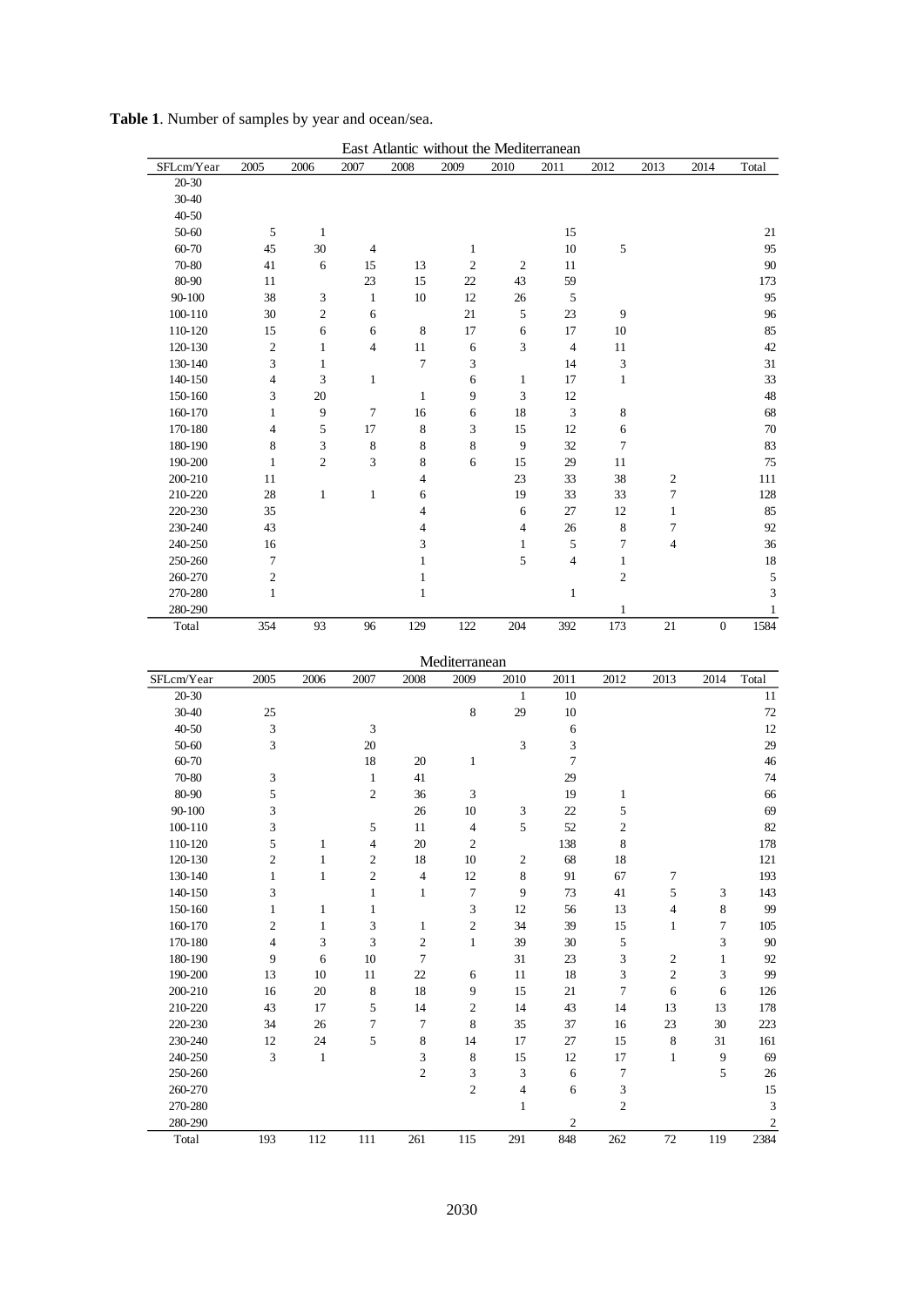| Aged samples             | Stratum |      |           | L $_{\infty}$ |       | K         |           | $t_0$     |           |
|--------------------------|---------|------|-----------|---------------|-------|-----------|-----------|-----------|-----------|
| identification           | (ALK)   | N    | Age Range | Estimated     | SE    | Estimated | <b>SE</b> | Estimated | <b>SE</b> |
| All east                 | 1       | 2916 | $0$ to 16 | 390.04        | 9.44  | 0.07      | 0.00      | $-1.35$   | 0.05      |
| AtINE                    | 2       | 1584 | 1 to 14   | 329.32        | 7.22  | 0.09      | 0.00      | $-1.09$   | 0.07      |
| Med                      | 3       | 1332 | 0 to 15   | 499.98        | 28.25 | 0.05      | 0.00      | $-1.54$   | 0.08      |
| East stock id.           | 4       | 1575 | 0 to 15   | 407.60        | 14.86 | 0.06      | 0.00      | $-1.34$   | 0.07      |
| East stock id. 2005-2009 | 5       | 514  | 0 to 12   | 543.08        | 45.83 | 0.05      | 0.01      | $-1.54$   | 0.09      |
| East stock id. 2010-2014 | 6       | 1061 | 0 to 15   | 391.95        | 17.05 | 0.07      | 0.00      | $-1.26$   | 0.11      |
| AtlNE 2005-2009          | 7       | 794  | 1 to 13   | 521.06        | 33.93 | 0.05      | 0.00      | $-1.61$   | 0.09      |
| AtlNE 2010-2014          | 8       | 790  | 1 to 14   | 285.87        | 6.55  | 0.12      | 0.01      | $-0.85$   | 0.10      |
| Med 2005-2009            | 9       | 514  | 0 to 12   | 543.08        | 45.83 | 0.05      | 0.01      | $-1.54$   | 0.09      |
| Med 2010-2014            | 10      | 818  | 0 to 15   | 476.66        | 33.57 | 0.05      | 0.01      | $-1.48$   | 0.12      |
| 2005-2009                | 11      | 1308 | 0 to 13   | 521.25        | 25.60 | 0.05      | 0.00      | $-1.56$   | 0.06      |
| 2010-2014                | 12      | 1608 | $0$ to 16 | 361.84        | 10.98 | 0.08      | 0.00      | $-1.28$   | 0.08      |
| Malta                    | 13      | 1052 | 3 to 12   | 316.82        | 12.68 | 0.12      | 0.01      | $-0.42$   | 0.25      |
| Malta 2005-2009          | 14      | 278  | 3 to 12   | 249.98        | 7.64  | 0.24      | 0.03      | 1.01      | 0.39      |
| Malta 2010-2014          | 15      | 774  | 3 to 12   | 389.15        | 30.52 | 0.08      | 0.01      | $-1.19$   | 0.34      |
| 2011                     | 16      | 1240 | 0 to 16   | 398.36        | 18.50 | 0.07      | 0.01      | $-1.29$   | 0.11      |

**Table 2**. Estimates of the von Bertalanffy growth parameters and the standard errors (SE).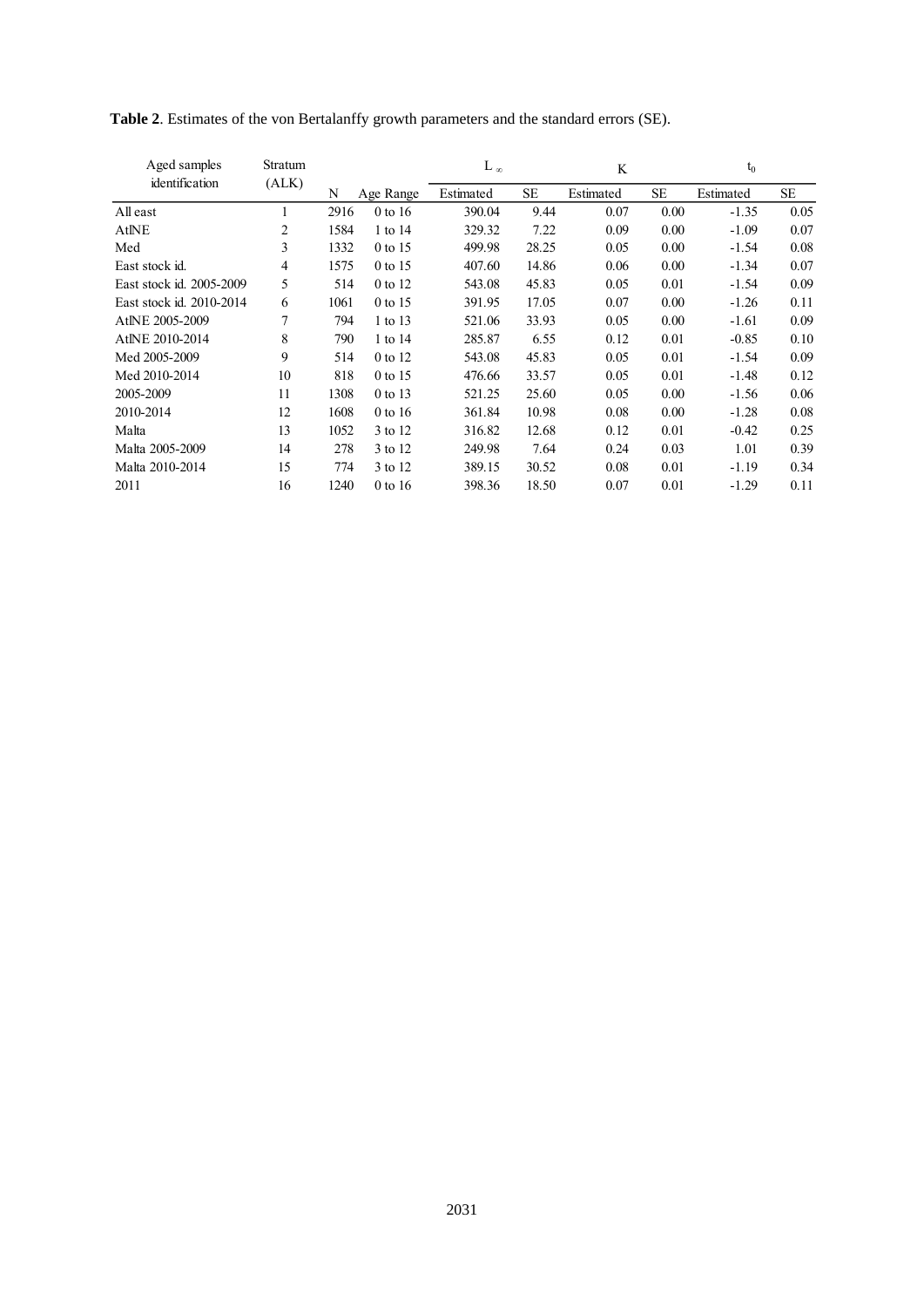

**Figure 1**. von Bertalanffy growth model curve fitted to observed length at age data from calcified structures readings from several strata (strata definition in main text).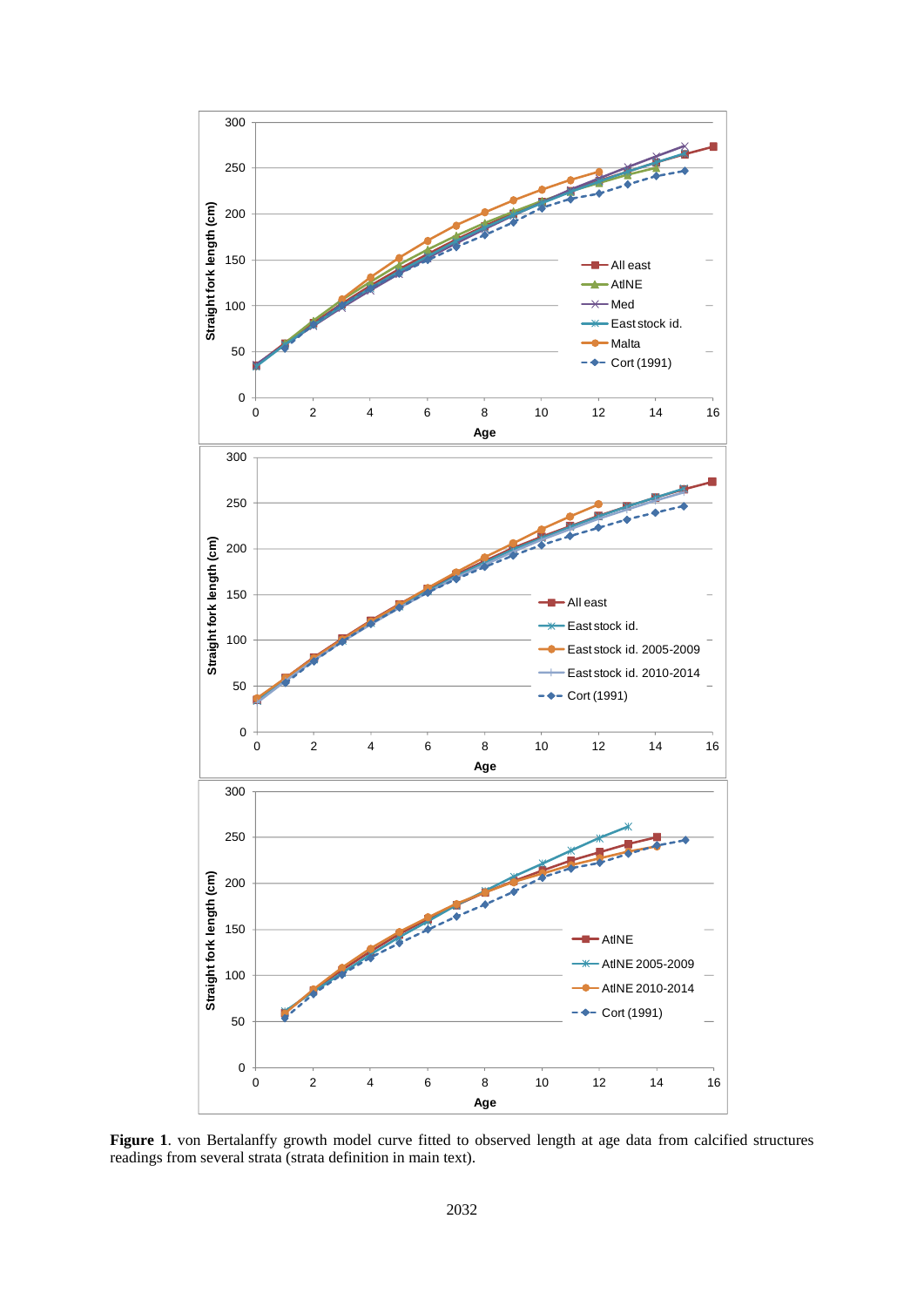

**Figure 1cont**. von Bertalanffy growth model curve fitted to observed length at age data from calcified structures readings from several strata (strata definition in main text).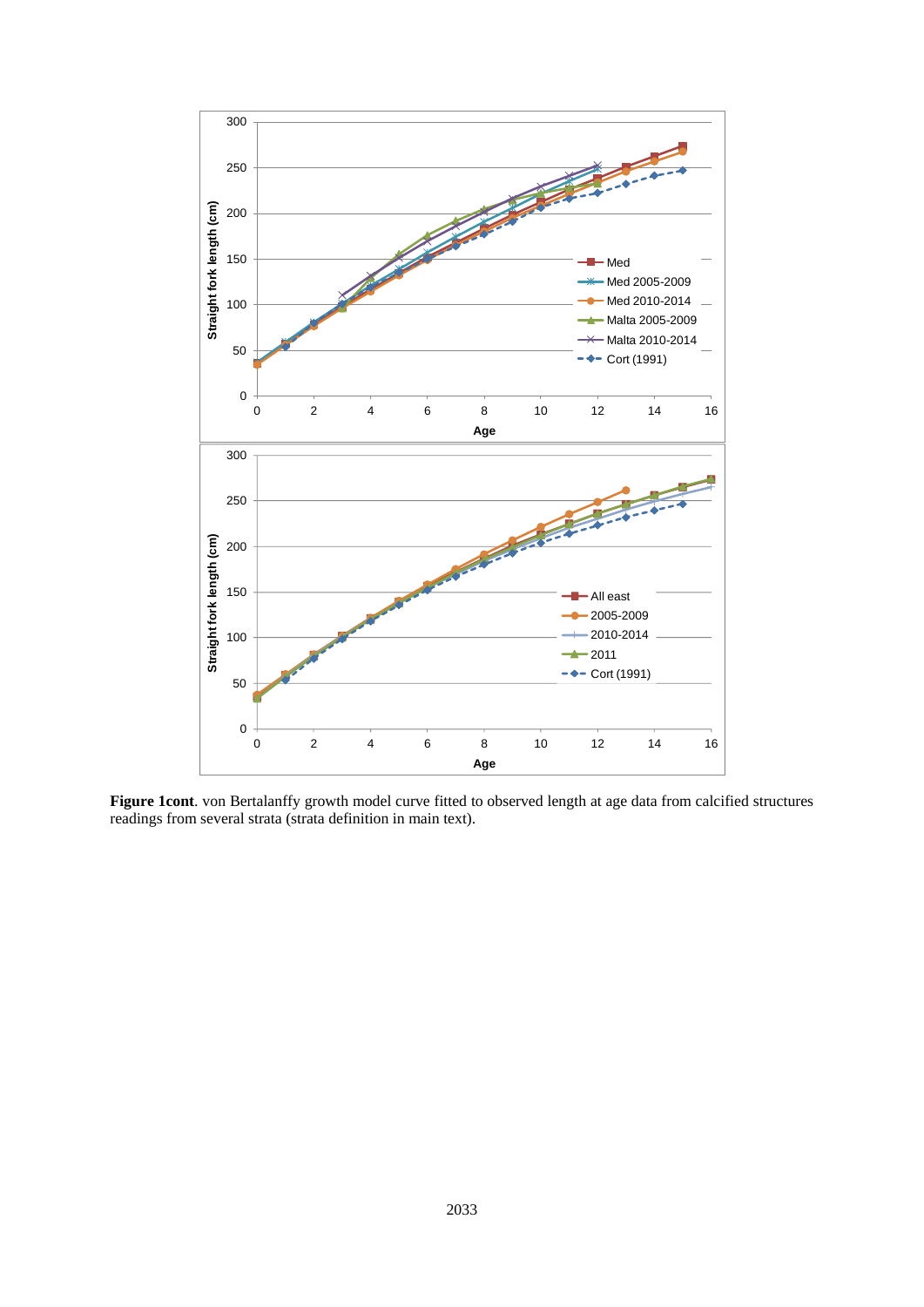

**Figure 2**. Residuals from different strata von Bertalanffy fits (strata definition in main text).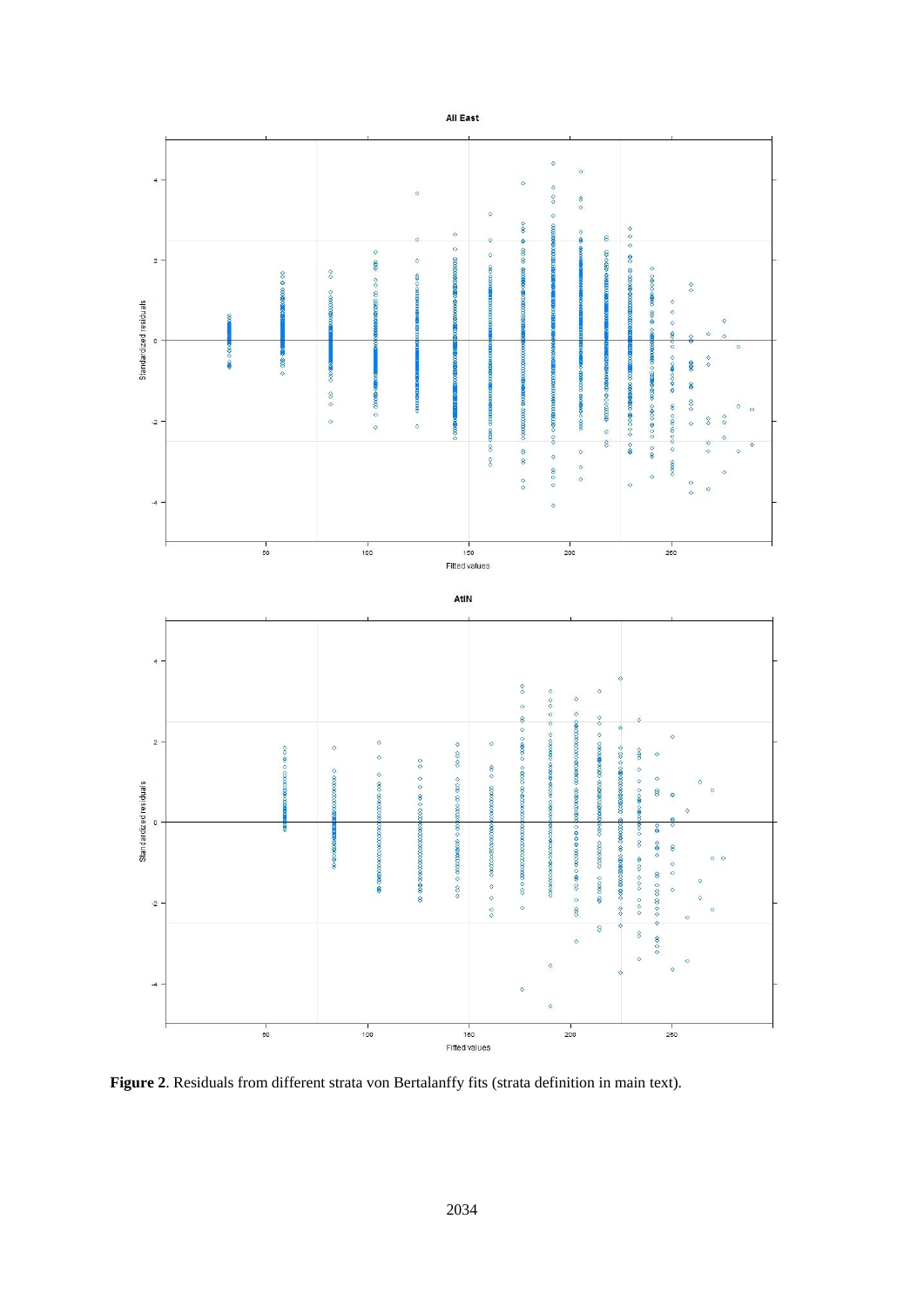

**Figure 2 (cont)**. Residuals from different strata von Bertalanffy fits (strata definition in main text).